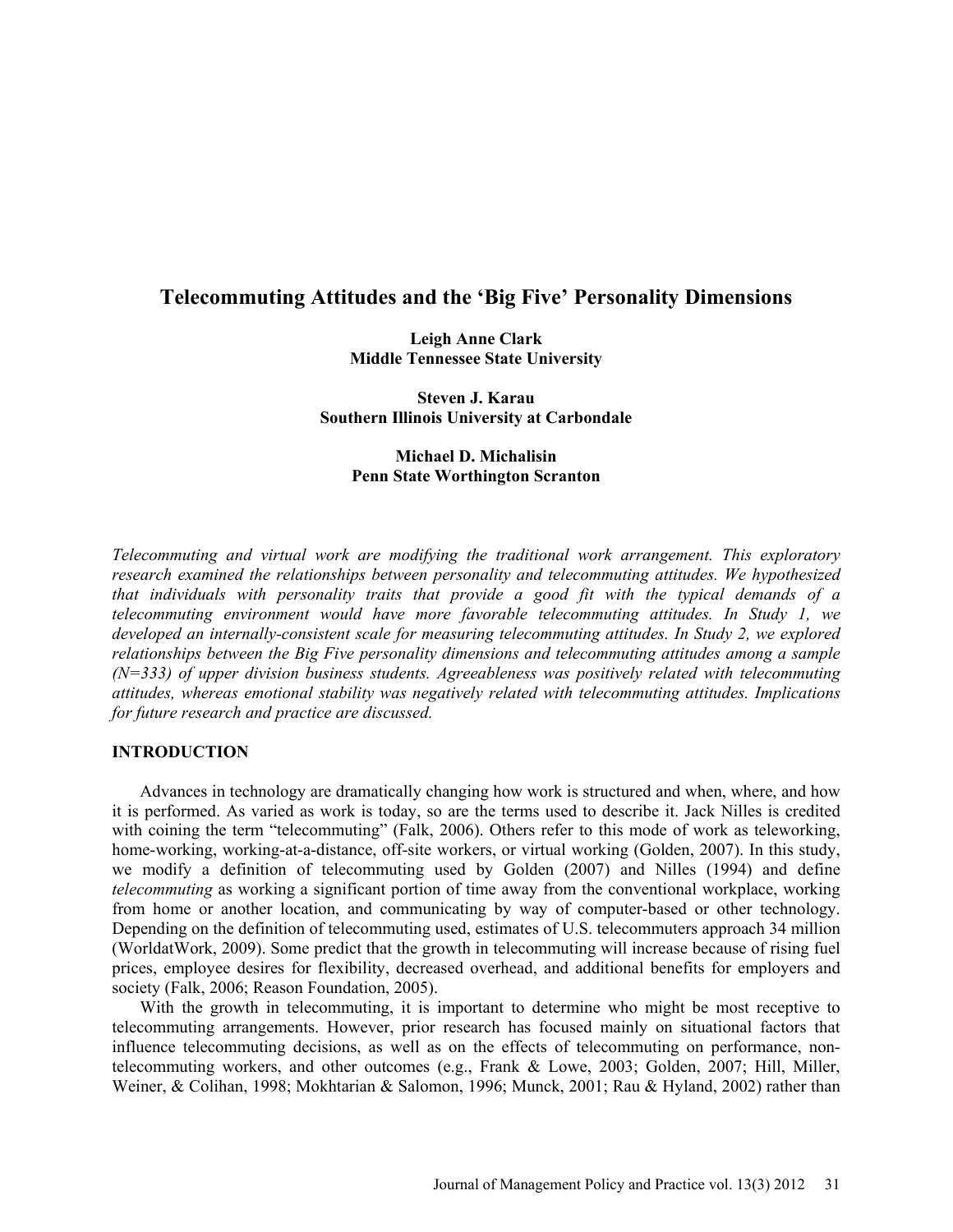on personality influences. In the current research, we sought to address this gap by directly examining relationships between the Big Five personality traits and telecommuting.

### **PRIOR RESEARCH ON PERSONALITY AND TELECOMMUTING ATTITUDES**

Although most telecommuting research has focused on situational predictors of telecommuting and on the effects of telecommuting on various outcomes, some prior work has started to identify personality and individual difference variables that might influence telecommuting attitudes. Haines, St-Onge, and Archambault (2002) developed and tested a fit model positing that certain environmental factors (supervisor support, technical support, family support, commute time) would interact with specific individual characteristics (self-management and affiliation motivation) to produce different telecommuting outcomes. Surveying federal employee telecommuters, they found that telecommuters with stronger self-management orientations reported greater improvements in job performance and work/life quality. They also found that telecommuters with a low need for affiliation motivation reported greater improvements in work/life quality and higher levels of satisfaction with telecommuting.

Gainey and Clenney (2006) examined possible links between the Big Five and student perceptions of flextime and telecommuting programs. They found that openness, extraversion, and agreeableness were all positively associated with perceptions of flextime programs. However, only the openness findings extended to telecommuting. There were no significant relationships of either extraversion or agreeableness with perceptions of telecommuting programs. Gainey and Clenney suggested that flextime programs may be perceived as allowing workers to arrange non-work time to allow for frequent interaction, whereas telecommuting programs might not be perceived as offering that same flexibility.

There has also been discussion in the applied literature about the characteristics of the job, person, and organization needed for a successful telecommuting experience. A number of scholars have emphasized the importance of selection and have speculated that an effective telecommuter is likely to be self-motivated, self-disciplined, flexible, innovative, organized, a strong communicator, task-oriented, trustworthy, and have limited needs for face-to-face contact (Dinnocenzo, 1999; Mariani, 2000; Nilles, 1994; Piskurich, 1996). The identification of these traits as candidates suggests that the Big Five might be a good place to start the search for personality influences, as many of these specific traits are embodied within broader Big Five dimensions.

Regarding telecommuting attitudes, a number of studies have focused on predicting who will choose to telecommute (DeSanctis, 1984; Mokhtarian & Salomon, 1996). Another stream of research has focused on measuring the attitudes of workers toward telecommuting in Singapore (Lee & Pow, 1999; Teo & Lim, 1998) and Turkey (Iscan & Naktiyok, 2005). Both streams have identified some practical influences on telecommuting choices—such as demographic, situational, family, and lifestyle considerations—and have shown that it is important to consider employee reactions in addition to performance issues. However, these studies did not focus on personality influences on those telecommuting attitudes.

#### **HYPOTHESIS DEVELOPMENT: THE BIG FIVE AND TELECOMMUTING ATTITUDES**

Although research directly examining personality and telecommuting attitudes has been quite limited, the broader field of personality research does provide guidance about what types of individuals may be receptive to telecommuting. In the current research, we focused on the Big Five personality traits. We chose to start our exploration of personality influences on telecommuting with Big Five as it has gained converging support as a unifying basis for understanding personality (Digman, 1990). Indeed, the characterization of personality in terms of five factors is referred to by some as the most agreed upon normal personality framework, and the Big Five dimensions have been examined in literally hundreds of studies of a wide array of human judgments, attitudes, cognitions, and behaviors (Costa & McCrae, 1992; Goldberg, 1993; Zweig & Webster, 2004).

We used the general logic of organizational fit theory (e.g., Ryan & Kristof-Brown, 2003) to make predictions about relationships between the Big Five personality factors and telecommuting attitudes. As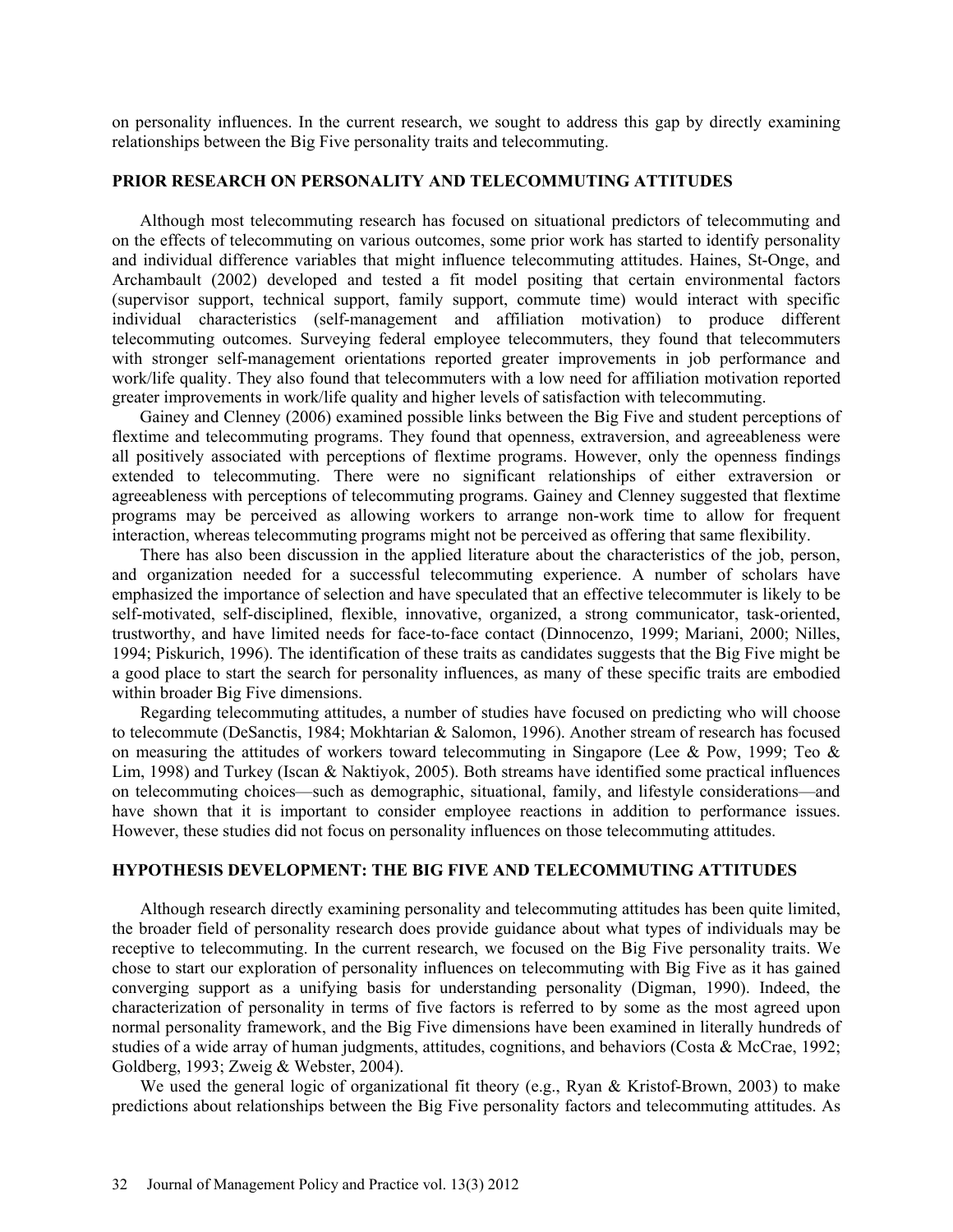Judge and Cable (1997, p. 364) have stated, "Personality researchers … have argued that individuals seek out situations that are congruent with their personalities, and empirical research supports this basic tenet of interactional psychology." Consistent with that logic, we reasoned that individuals are more likely to have favorable attitudes toward telecommuting when they have personality characteristics that provide a good behavioral fit with the demands of a telecommuting arrangement. Thus, we used prior research on the Big Five and other aspects of organizational behavior to draw conclusions about the degree to each Big Five dimensions was likely to provide a good fit with the demands of a telecommuting arrangement.

#### **Agreeableness**

Individuals high in agreeableness are characterized as cooperative, amicable, helpful, honest, decent, and trustworthy (Goldberg, 1990; McCrae & Costa, 1991). Mount, Barrick, and Stewart (1998) produced meta-analytic evidence that agreeableness was positively related to job performance in jobs involving interpersonal interaction. Pratt (2000) found that being able to trust others was very important to virtual team work reasoning that virtual workers must trust each other and collaborate to get work done without the benefit of much face-to-face communication. Because of the need for trust and ability to get along, as well as their general cooperativeness, we predicted that individuals high in agreeableness possess many of the qualities needed for a successful telecommuting experience and would have more favorable attitudes toward telecommuting.

*H1. Agreeableness will be positively related with favorable attitudes toward telecommuting.*

#### **Extraversion**

People high in extraversion are described as being sociable, assertive, talkative, and active (Barrick  $\&$ Mount, 1991) and prefer environments that are highly stimulating and where social interaction is possible and common (Eysenck, 1967). Haines et al. (2002) found a significant negative relationship between the need for affiliation and reported work/life quality and telecommuting satisfaction. They urged those with greater needs for affiliation to recognize this quality about themselves and avoid a telecommuting arrangement (see also Mokhtarian & Salomon, 1994; Wright & Oldford, 1993).

Although it is possible that extraverts could use telecommuting strategically to design offsite environments that allow them to spend more time with family and friends, we reasoned that most traditional work settings provide an especially potent environment for offering social interactions with a large number of people. We therefore predicted that individuals high in extraversion would desire to be around people and perceive that telecommuting may decrease opportunities for interaction, leading to negative attitudes toward telecommuting.

*H2. Extraversion will be negatively related with favorable attitudes toward telecommuting.*

#### **Conscientiousness**

Conscientious individuals are described as careful, thorough, responsible, organized, self-disciplined, scrupulous, hard-working, purposeful, efficient, and precise (Barrick & Mount, 1991; McCrae & Costa, 2003). Of the Big Five factors, the trait of conscientiousness has been found to be the best predictor of job performance (Barrick & Mount, 1991). The characteristics of an individual high in conscientiousness have also been often cited as needed for a successful telecommuter. Researchers have reasoned that telecommuters need to establish a work routine and be able to work independently (Haddon & Lewis, 1994), be ambitious, self-disciplined, and conscientious (Pratt, 1984), and be direct, discipline their own performance, and manage their time well (Haddon & Lewis, 1994; Haines et al., 2002). Thus, we predicted that conscientiousness would be related with more favorable telecommuting attitudes.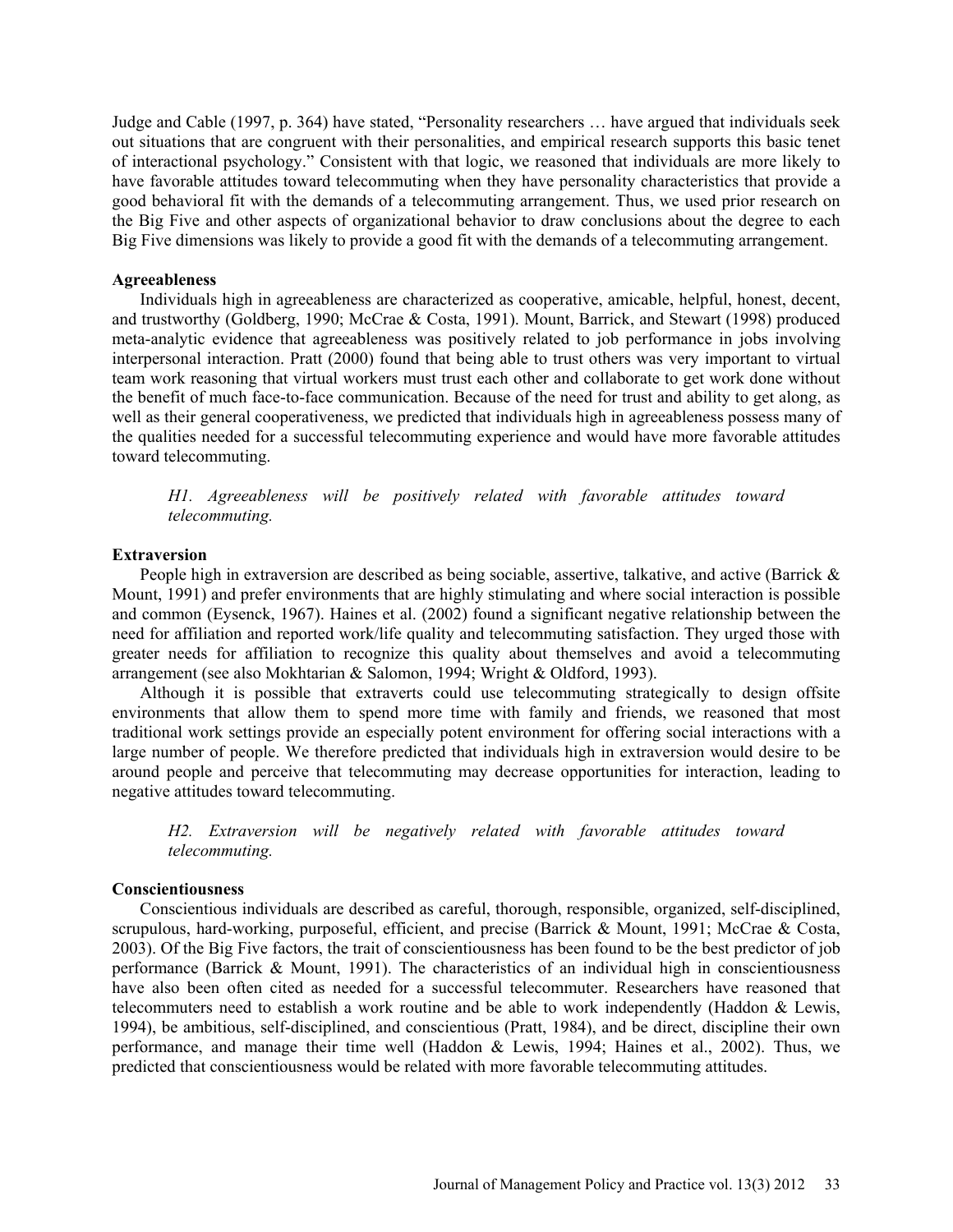*H3. Conscientiousness will be positively related with favorable attitudes toward telecommuting.*

### **Emotional Stability**

Emotional stability is often discussed in terms of its opposite – neuroticism. Neuroticism is associated with insecurity, fear, instability, and emotionality (Goldberg, 1990). Neuroticism is also described as being anxious, worried, and depressed (McCrae & Costa, 2003). Based on these descriptions, it is likely in some cases that a neurotic individual may prefer to work offsite to avoid unpleasant contact with others. If so, emotional stability may actually be inversely related with telecommuting attitudes.

However, neuroticism could also lead to difficulties in coping with a telecommuting arrangement by creating difficulties with managing boundaries or reducing willingness to consider an innovative work structure. Rau and Hyland (2002) found that role conflict was negatively associated with the desirability of a telecommuting job among job seekers. In another study of job-seekers, Judge and Cable (1997) found that neuroticism was negatively related with attraction to innovative, rewards-based cultures. Based on Judge and Cable's (1997) finding and the need for telecommuters to manage boundaries, we predicted that individuals with a high level of neuroticism would have more negative attitudes toward telecommuting. Stated in terms of emotional stability, individuals high in emotional stability would have more favorable attitudes toward telecommuting.

*H4. Emotional Stability will be positively related with favorable attitudes toward telecommuting*.

### **Openness**

A person high in openness seeks variety and intellectual stimulation, is creative, and grasps new ideas well (Goldberg, 1990; McCrae & Costa, 2003), and may also have more favorable attitudes toward learning (Barrick & Mount, 1991). Telecommuting for many organizations and individuals requires adapting to a new work environment and new communication methods (Haines et al, 2002; Kowalski & Swanson, 2005). Gainey and Clenney (2006) also reported a positive relationship between openness to experience and perceptions of flextime and telecommuting programs. For these reasons, we predicted that individuals high in openness would view telecommuting more favorably.

*H5. Openness will be positively related with favorable attitudes toward telecommuting.*

### **STUDY 1**

We conducted two studies to examine the relationships between the Big Five personality traits and telecommuting attitudes. In Study 1, we developed a scale to assess telecommuting attitudes. In Study 2, we examined relationships between the Big Five personality dimensions and telecommuting attitudes.

### **Method**

We sought to develop an instrument capable of assessing overall telecommuting attitudes representing multiple key aspects of telecommuting that may be influenced by personality. Although a number of studies have examined factors that may be relevant to telecommuting attitudes (e.g., Albion, 2004; DeSanctis, 1984; Iscan & Naktiyok, 2005; Lee & Pow, 1999; Lim & Teo, 2000; Teo & Lim, 1998; Yap & Tang, 1990), these prior measures all have one or more significant limitations, such as little or no validation, lack of validation on United States samples, widely varying response scales, a limited number of items on each factor, or a focus on perceived costs and benefits rather than overall telecommuting attitudes. The goal of Study 1 was to develop an instrument that reflected both general attitudes toward telecommuting, and that included core components of those attitudes in a way that was coherent, internally-consistent, and used a common response format, while still being relevant to modern United States samples.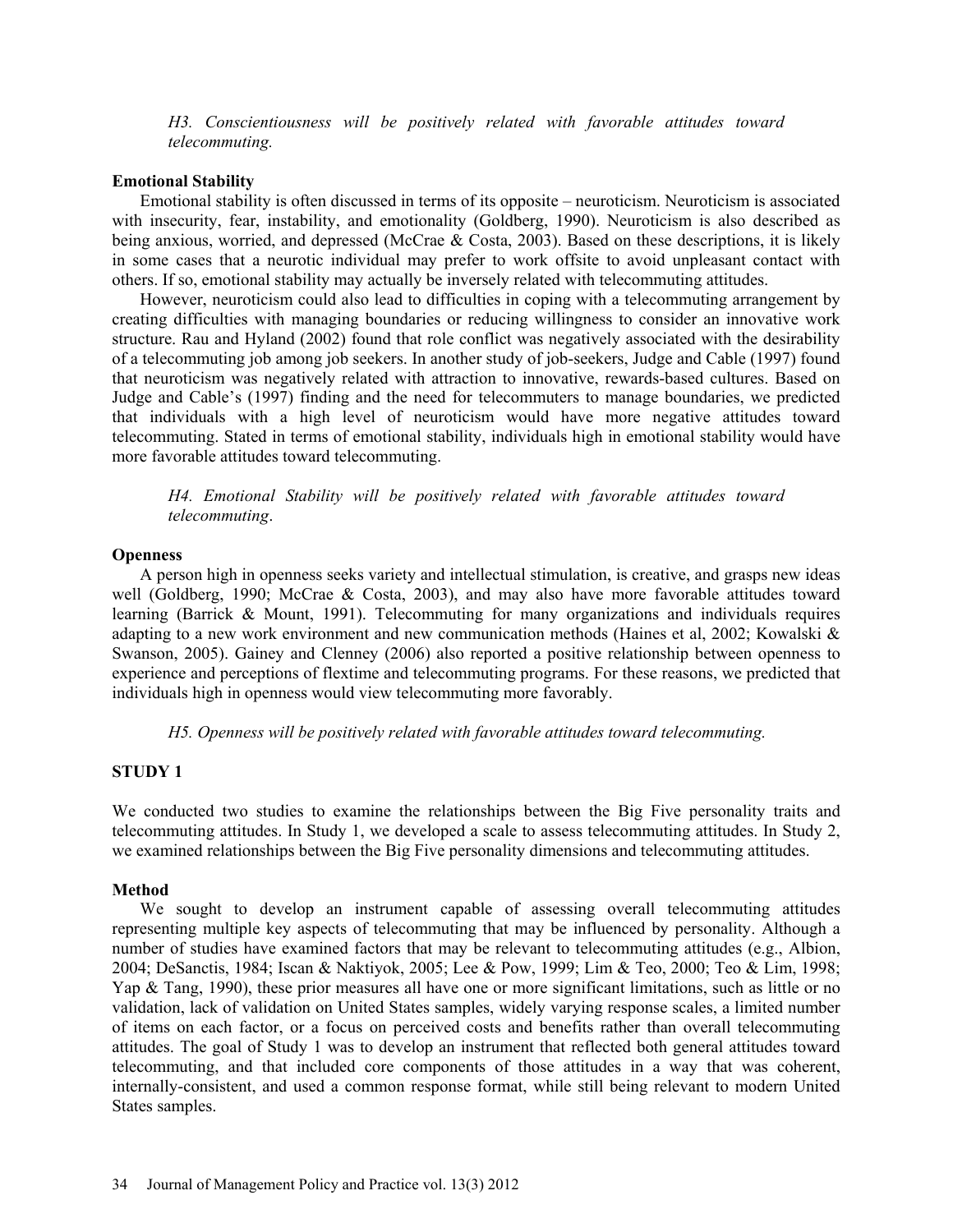We reviewed previously published scales for strengths, weaknesses, and prominent themes or aspects of telecommuting arrangements. We identified prominent themes to help ensure that our general attitude scale did not overlook key aspects of telecommuting perceptions that might be viewed as important by most respondents. Our review suggested that dimensions prominent in the literature focused on flexibility/freedom, career issues/visibility, interaction with others/social issues, productivity/efficiency, stress/hassles, and overall attitudes. We incorporated some items from prior scales, modifying as needed for clarification or simplicity. Although the questionnaire was grounded on previous work, most of the items were new. Items were written with the intent of being as face-valid as possible and presented in a manner that respondents could complete efficiently.

Participants were members of junior and senior level business courses at a large, public Southeastern university. A total of 379 individuals (231 men and 148 women) completed the questionnaire as a short exercise at the beginning of a class. The sample had a good amount of work experience, with 96% having had at least some work experience, 72.6% currently employed (25.3% full-time), 39.5% with at least one year of managerial experience, and 18.8% having had experience with a job that involved telecommuting. Regarding other demographics 9.6% were married, 8% had at least one child, and 75% commuted five or more miles to campus (with 16.8% traveling more than thirty miles).

#### **Results and Discussion**

We used principal components analysis with varimax rotation to reduce our original 60-item telecommuting attitudes scale into meaningful components (Hair et al., 1998). The latent root criterion test revealed thirteen factors with eigenvalues greater than one. The scree plot showed a notable elbow after four factors. We examined the factor loadings for solutions containing 3, 4, 5 and 6 factors. We found that a four factor solution accounting for 44.3% of the variance provided the most coherent and interpretable set of factors. We retained items that produced a minimum factor loading of .40 and at least a .10 difference between the two highest loading factors. Based on those criteria, we deleted ten items that did not load significantly or that cross-loaded onto more than one factor, leaving us with a 50-item scale. Appendix 1 provides the factor loadings and coefficient alphas for each factor. The overall scale had a coefficient alpha of .94, suggesting excellent internal consistency. Subscale alphas ranged from.85 to .89, suggesting very good levels of internal consistency. An examination of the items within each factor suggested the following labels: Work Preferences, Flexibility, Challenges, and Benefits.

### **STUDY 2**

The purpose of Study 2 was to examine relationships between the Big Five personality dimensions and telecommuting attitudes and test Hypotheses 1-5. We used the scale developed in Study 1 to assess telecommuting attitudes.

#### **Method**

Participants were 333 junior and senior level business students (213 men and 120 women) enrolled in one of several classes at a large public university in the Midwest, who received course extra credit in return for participating. The sample of 333 students was greater than the minimum 250 needed to detect a fairly small  $R^2$  (4-6 percent) with up to 10 independent variables and a significance level of p<.05 (Hair et al., 1998). Participants again had a good amount of work experience, with 93.6% having had at least some work experience, 64.9% currently employed (6.9% full-time), 35.8% with at least one year of managerial experience, and 16.8% with experience in a job that involved telecommuting. In addition, 6.3% were married, 3.6% had at least one child, and 48.7% commuted five or more miles to campus (with 6%) traveling more than thirty miles).

To measure personality, we used the International Personality Item Pool (Goldberg, 1999; Goldberg et al., 2006). The IPIP is in the public domain and is part of an effort to encourage researchers to collaborate in the creation and use of scales. We used the 100 item version, for which IPIP reports a total coefficient alpha of .90 and subscale alphas ranging from .88 to .91 (Goldberg, 1999).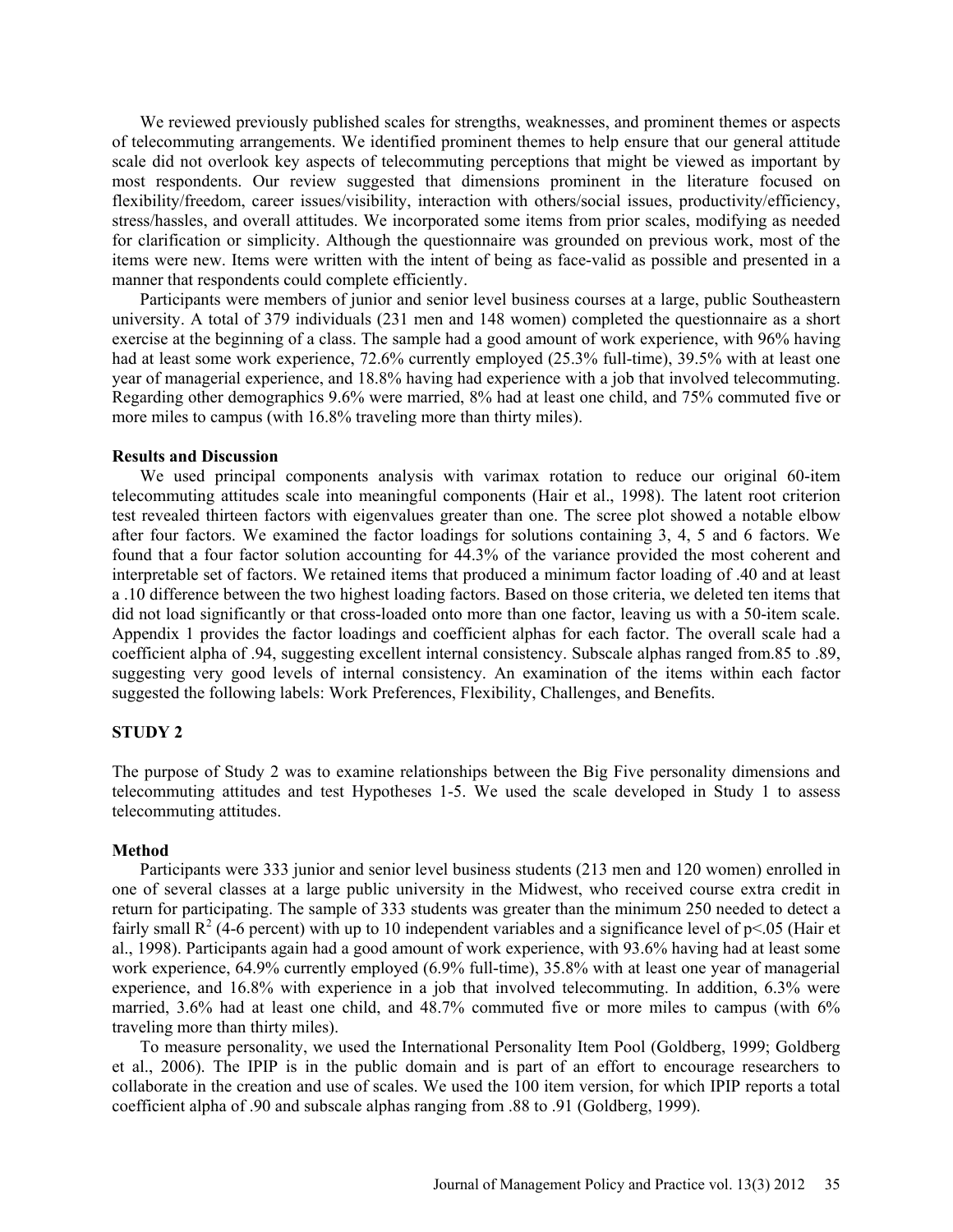#### **Results and Discussion**

Before testing our hypotheses, we further refined our telecommuting attitudes scale. We used principal components analysis with varimax rotation to evaluate the consistency of the four factor solution found in Study 1. The latent root criterion showed eleven factors with eigenvalues greater than one. After examining the scree plot (which suggested a notable drop-off after 4 factors), as well as the item loadings for 3, 4, 5 and 6 factor solutions, the four factor solution again produced the cleanest and most coherent factor structure. Using a criterion of a minimum factor loading of .40 for each item, we deleted three items. We also deleted seven cross-loaded items that showed less than a .10 difference between the two highest loading factors. Finally, we compared the specific items in the four factors solutions found in the Study 1 and Study 2 data. All but two of the items loaded onto the same factor in both studies, and those two items were deleted. Thus, the final version of our Telecommuting Attitudes Scale consisted of the 38 items that loaded identically onto the same factors across two distinct samples.

The factor loadings, eigenvalues, variance explained, and reliability coefficients are provided in Appendix 2. The overall coefficient alpha for the 38 items was .91, representing excellent internal consistency. The coefficient alphas for each factor ranged from .81 to .85, representing very good internal consistency.

To determine the ability of the Big Five factors to explain additional variance over and above the demographic and situational variables, we conducted multiple regression analyses on our final 38-item telecommuting attitudes scale. Results are shown in Table 1. In Model 1, we examined the relationships between demographic variables and telecommuting attitudes. As shown by the  $R^2$  of .036, demographic variables only explained 3.6% of the variance in telecommuting attitudes, and none of the individual predictors were significant within the model.

|                                      | Model 1:      | Model 2:              |
|--------------------------------------|---------------|-----------------------|
| Predictor or Statistic               | Control Model | Controls $+$ Big Five |
| Control Variables <sup>a</sup> :     |               |                       |
| Gender                               | $-.031$       | $-122\dagger$         |
| Age                                  | $-.096$       | $-.099$               |
| <b>Employment Status</b>             | .043          | .050                  |
| Managerial Experience                | $-.091$       | $-.084$               |
| <b>Telecommuting Experience</b>      | $-.055$       | $-.074$               |
| Independent Variables <sup>a</sup> : |               |                       |
| Agreeableness                        |               | $.133*$               |
| Extraversion                         |               | .025                  |
| Conscientiousness                    |               | .055                  |
| <b>Emotional Stability</b>           |               | $-144*$               |
| <b>Openness</b>                      |               | $-.015$               |
| $R^2$                                | .036          | .065                  |
| Adjusted $R^2$                       | .021          | .036                  |
| $F$ Value                            | $2.405*$      | $2.208*$              |
| Incremental $R^2$                    |               | .029 <sup>b</sup>     |
| Incremental $F$ Value                |               | $1.975^{b}$ †         |

## **TABLE 1 TELECOMMUTING ATTITUDES AS A FUNCTION OF DEMOGRAPHIC VARIABLES AND PERSONALITY**

a Standardized regression coefficients are shown.

<sup>b</sup>Model 2 versus the Control Model

\**p*<0.05, †*p*<0.10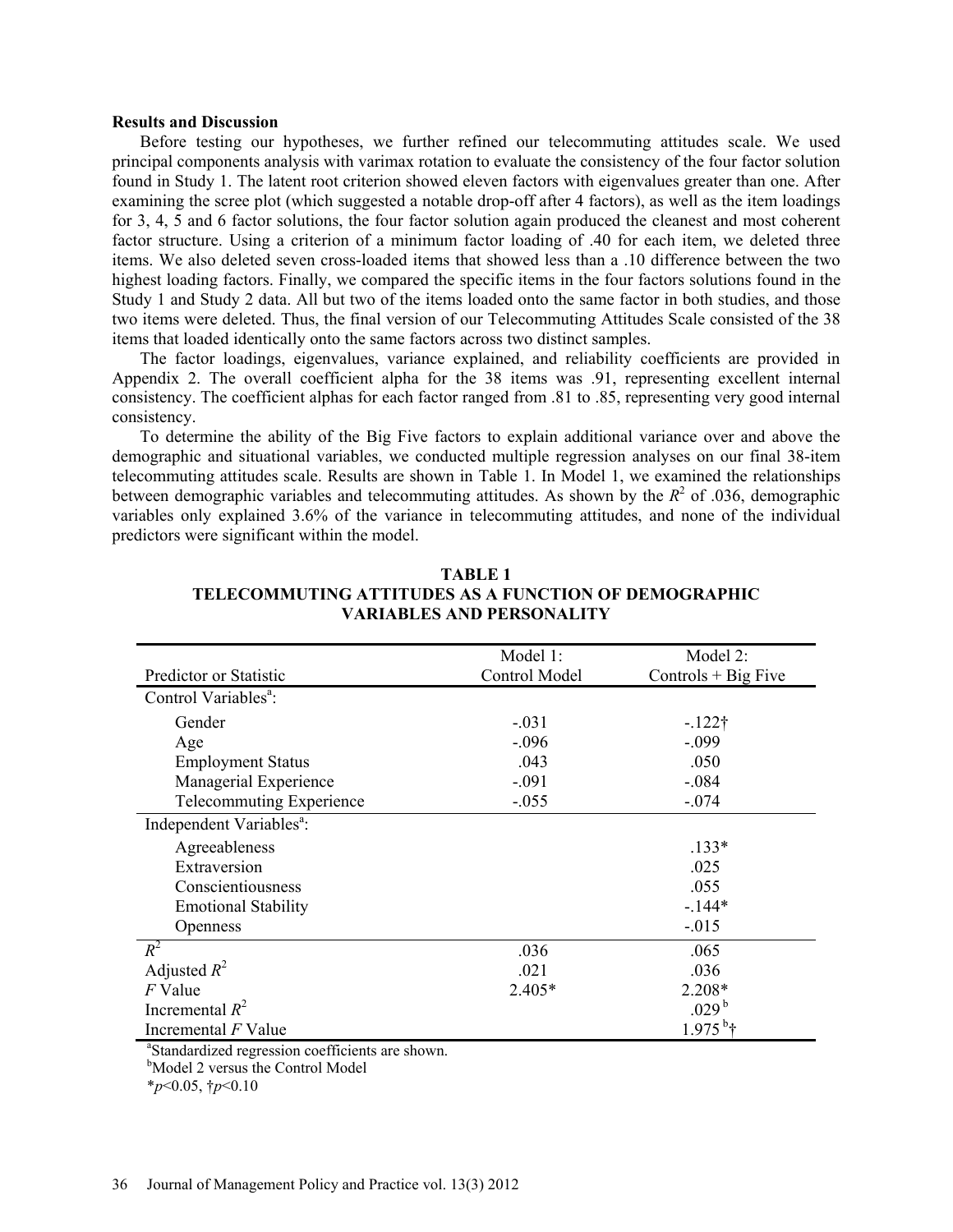In Model 2, we examined which of the Big Five dimensions were significant predictors of telecommuting attitudes, controlling for demographics, and also estimated the proportion of variance attributable to personality over and above demographics. Agreeableness showed a significant positive relationship with telecommuting attitudes. Thus, agreeable individuals tended to view telecommuting more favorably than disagreeable individuals, providing support for Hypothesis 1. Emotional stability showed a significant negative relationship with telecommuting attitudes. Thus, emotionally stable individuals had less favorable attitudes toward telecommuting. Stated differently, neurotic individuals actually viewed telecommuting more favorably than did emotionally stable individuals, opposite to our prediction in Hypothesis 4. None of the other three Big Five dimensions had significant relationships with telecommuting attitudes, thus failing to provide support for Hypotheses 2, 3, & 5. The  $R^2$  for Model 2 (.065) was greater than for Model 1 (.036) indicating that Model 2 explained an additional 2.9% of the variance in telecommuting attitudes. However, this change in  $R<sup>2</sup>$  was only marginally significant (*p*=.082). Finally, among the demographic variables, gender had a marginally significant relationship with telecommuting attitudes  $(p=0.06)$ , such that women tended to view telecommuting slightly less favorably than men.

We also conducted a series of four two-model regressions (using the same Model 1 and Model 2 predictors previously run for total scores) on each of the four subscales of the telecommuting attitudes scale. The Model 2 analyses showed that: (a) Emotional stability was negatively related with the Work Preferences and Challenges subscales (*p*s<.05), such that neurotic individuals preferred telecommuting and perceived that it would produce fewer challenges than traditional work. (b) Conscientiousness had a strong, significant, positive relationship with Work Preferences  $(p<0.01)$ , with conscientious individuals preferring telecommuting. (c) Prior experience with telecommuting was negatively related with the Work Preferences, Challenges, and Benefits subscales (*p*s<.01), such that those who had actually telecommuted before perceived more challenges, fewer benefits, and reduced preferences for telecommuting compared with those who had not. (d) Age was negatively related with the Work Preferences and Challenges subscales ( $ps<0.05$ ), such that older individuals perceived more challenges with telecommuting and preferred it less. (e) Agreeableness showed positive, marginally significant relationships with Work Preferences and Flexibility (*p*s<.09), such that agreeable individuals preferred telecommuting and perceived that it created greater flexibility than traditional work. (f) Openness showed a positive, marginally significant relationship with Flexibility  $(p<0.06)$ . Finally, (g) Extraversion did not have any significant relationships with any of the four subscales.

#### **DISCUSSION**

Our results demonstrate that some of the Big Five dimensions have a significant relationship with attitudes toward telecommuting. Specifically, agreeableness was positively associated with telecommuting attitudes, whereas emotional stability was negatively associated with telecommuting attitudes. This finding of some relationships between personality and attitudes toward telecommuting supports the idea, frequently expressed in the popular press and applied literatures, that some people may be more receptive to telecommuting than others (Haines et al., 2002; Nilles, 1994).

Agreeableness was a significant predictor of overall telecommuting attitudes and also had marginally significant relationships with the Work Preferences and Flexibility subscales. This suggests that agreeable, rather than disagreeable, individuals may be more receptive to telecommuting and might also perceive it as offering greater flexibility. Agreeable individuals possess qualities that might often be rather adaptive for telecommuting, including being helpful, cooperative, and less competitive (Zweig and Webster, 2004), and also have the foundations of being able to trust others, an important characteristic for virtual work (Kowalski & Swanson, 2005). Individuals high in agreeableness also tend to try to please those around them, which may help them balance work and home demands.

Emotional stability was also a significant predictor of telecommuting attitudes; however, the relationship was in the opposite direction than predicted. Emotional stability was actually negatively associated with telecommuting attitudes, as well as with the Work Preferences and Challenges subscales.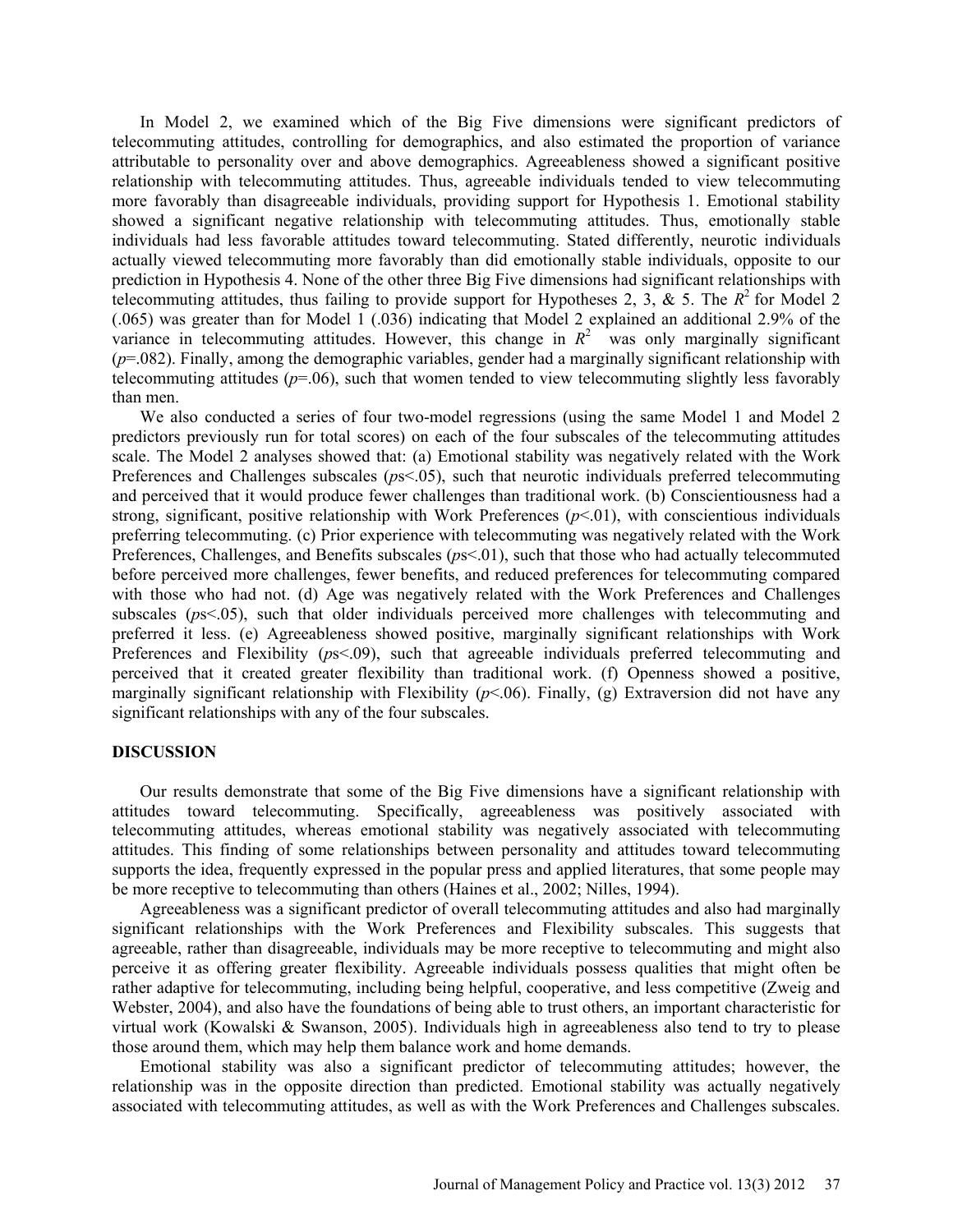Thus, neurotic individuals had more favorable attitudes toward telecommuting, preferred telecommuting to conventional work, and perceived telecommuting as presenting fewer challenges than did emotionally stable individuals.

Our hypothesis regarding emotional stability rested mainly on the potential for neurotic individual to perceive that telecommuting would create boundary problems from working in the home environment. However, we also realized that there was the potential for neurotic individuals—characterized as insecure, fearful, emotional, and unstable—to prefer to work offsite to avoid awkward or unpleasant social or public performance situations. The current results seem consistent with this latter possibility. Working from home could allow neurotic individuals to engage in non-normative behavior without fear of reprisals from others, and could also provide shelter from interpersonal anxieties that might be experienced in the traditional, face-to-face office environment.

For the remaining Big Five dimensions, extraversion, conscientiousness, and openness had no significant relationships with overall telecommuting attitudes, although conscientiousness was positively associated with the telecommuting Work Preferences subscale and openness was marginally related with the Flexibility subscale. The lack of additional relationships between the remaining Big Five personality dimensions and overall telecommuting attitudes is interesting, given that previous research has often found a link between these dimensions and various work variables in more traditional work environments (Barrick & Mount, 1991; Judge & Cable, 1997; Judge, Heller & Mount, 2002). For conscientiousness and openness, one reasonable explanation is that these variables may operate rather similarly across traditional and telecommuting contexts. That is, a conscientious individual might be expected to attend diligently to work responsibilities whether they are working at the office or offsite (although possibly preferring to telecommute if given the choice, as suggested by the significant relationship with the Work Preferences subscale), and open individuals might be fairly receptive to various work approaches whether they are experienced in a traditional or telecommuting environment.

Considering extraversion, it is possible that extraverts might readily see avenues for creating interaction with others whether their work is based at an office or a nontraditional work space. We based our prediction on the logic that extraverts might perceive a misfit between their personality and telecommuting. For example, highly extroverted individuals are warned on CareerBuilder.com that they may greatly miss the spontaneous and immediate social interaction provided in a conventional office if they telecommute. However, we also noted that some extraverts may view telecommuting as creating opportunities to increase their contacts with people outside of work. Thus, it is possible that extraverts may perceive that they will be able to fulfill their needs for social interaction whether their work is based in a traditional office or a telecommuting environment.

Regarding demographic variables, only gender showed a marginally significant relationship with overall telecommuting attitudes, with women viewing telecommuting slightly less favorably than men. However, there were some interesting relationships between demographic variables and specific subscales. Namely, previous telecommuting experience was associated with perceiving more challenges and fewer benefits to telecommuting, and older individuals preferred telecommuting less and perceived more challenges with it. Consistent with prior studies (DeSanctis, 1984; Teo & Lim, 1998), these findings suggest that demographic variables can indeed influence specific facets of telecommuting attitudes.

A major contribution of our research was the development of a comprehensive, multi-dimensional scale to measure telecommuting attitudes. The scale assesses multiple aspects of telecommuting attitudes and has internal consistencies ranging from very good to excellent. The scale can be administered easily using a five-point Likert-type response format, and each factor is measured with at least eight items. The scale could be used in a variety of ways. Employers could use it to assess employees' attitudes toward telecommuting as an aide in tailoring work assignments or identifying areas of perceptual differences. Researchers could use the scale to develop further understanding of what impacts attitudes toward telecommuting. In addition, with simple rewording of relevant items to direct respondents to a specific telecommuting initiative rather than to telecommuting in general, the scale could also be used as a program assessment tool.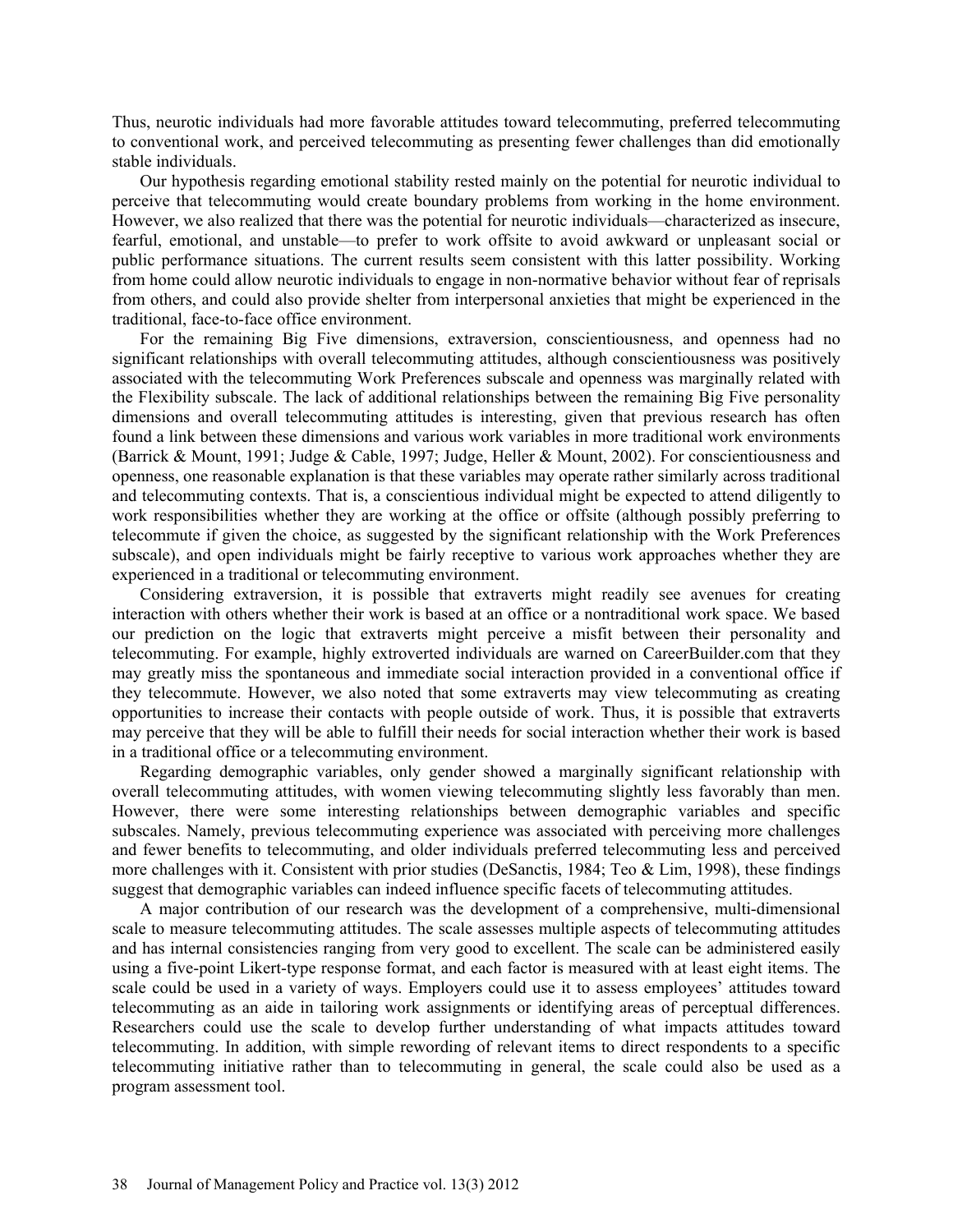Although our research makes strong contributions to an initial understanding of general telecommuting attitudes and personality influences on those attitudes, it also has some limitations that might be addressed in future research. First, some of the unexpected results in our study may be due to limited variability within the sample regarding age, marital status, and parental status. Individuals from older generations did not grow up with the technology that the students in our sample did. Students may view working remotely as rather ordinary whereas a sample of older adults may view it differently or have different preferences for communication modalities. Second, in addition to gathering the same data with a generationally diverse sample, we suggest that data on the level of work-family and family-work conflict might also be captured in future research. For example, in one study emotional stability was found to be a moderator of relationships between work-family conflict and job exhaustion and general well-being, and that agreeableness was a moderator of the relationship between family-work conflict and marital satisfaction (Kinnunen, Vermulst, Gerris & Mäkikangas, 2003). Third, an exploration of specific telecommuting situations that vary in their situational features may reveal some stronger personality relationships. Although it is valuable to understand personality and attitudes toward telecommuting in general, it would also be useful to identify the conditions under which specific Big Five dimensions are most and least likely to have an impact on telecommuting attitudes. For example, a telecommuting project that involves working alone on an individual task might be less appealing to many extraverts than working on a project in which they are required to collaborate electronically with teammates or to interact frequently with others outside of the office. Finally, it might also be interesting to study the personality of actual telecommuters in various arrangements and see if self-selection processes have created predictable differences across settings.

In conclusion, our research takes important first steps toward understanding the relationship between personality and attitudes toward telecommuting. Our results show that specific Big Five dimensions do have an influence on overall telecommuting attitudes, as well as on more specific dimensions of those attitudes, suggesting that personality does indeed play a role in telecommuting attitudes. The large amount of variability left unexplained in our findings also suggests the possibility that these personality-attitude relationships may well be complex and contextually-influenced. Advances in technology have evolved the work environment into one that will likely be at least partially virtual for most workers and completely virtual for others. It will be necessary to explore how current management principles apply in this new virtual work context. Our research suggests that successfully deploying telecommuting is not easy or automatic and that further research should aid our understand of the role that personality factors play in telecommuting.

### **REFERENCES**

Albion, M. J. (2004). A measure of attitudes towards flexible work options. *Australian Journal of Management,* 29, 275-294.

Barrick, M. R. & Mount, M. K. (1991). The big-five personality dimensions and job performance: A meta-analysis. *Personnel Psychology,* 44, 1-26.

Costa, P. T., Jr. & McCrae, R. R. (1992). *Revised NEO Personality Inventory (NEO-PI-R) and NEO Five-Factor Inventory (NEO-FFI) professional manual.* Odessa, FL: Psychological Resources, Inc.

DeSanctis, G. (1984). Attitudes toward telecommuting: Implications for work-at-home programs. *Information and Management,* 7, 133-139.

Digman, J. M. (1990). Personality structure: Emergence of the five-factor model. *Annual Review of Psychology,* 41, 417-440.

Dinnocenzo, D. A. (1999). *101 Tips for Telecommuters.* San Francisco: Berrett-Koehler.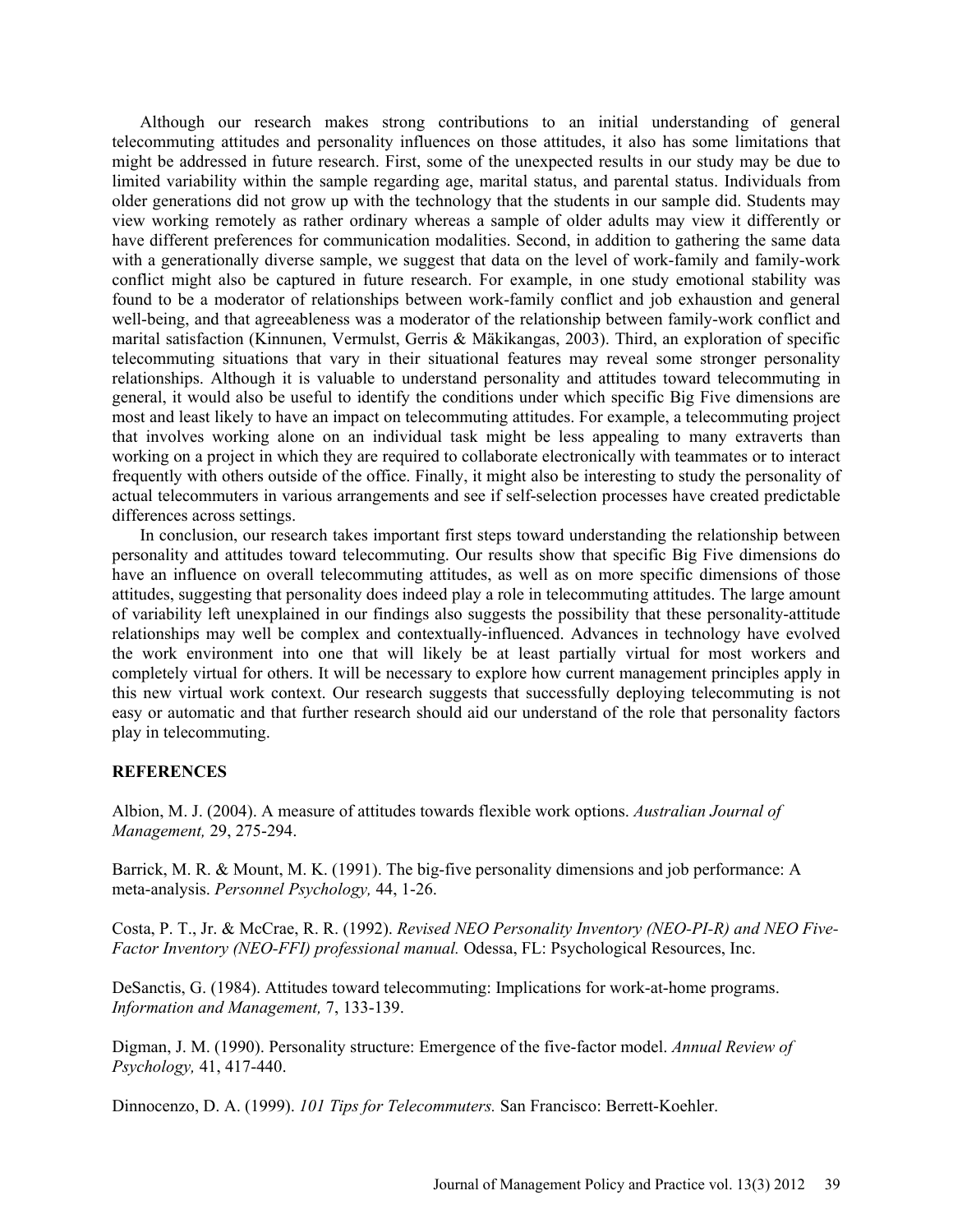Eysenck, H. J. (1967). *The biological basis of personality.* Springfield, IL: Thomas.

Falk, W. (Ed.) (2006). When the office is home. *The Week,* 6, (241), 11.

Frank, E. F. & Lowe, D. J. (2003). An examination of alternative work arrangements in private accounting practice. *Accounting Horizons,* 17, 139-151.

Gainey, T. W. & Clenney, B. F. (2006). Flextime and telecommuting: Examining individual perceptions. *Southern Business Review*, 32, (1), 13-21.

Goldberg, L. R. (1990). An alternative description of personality: The big five factor structure. *Journal of Personality and Social Psychology,* 59, 1216-1229.

Goldberg, L. R. (1993). The structure of phenotypic personality traits. *American Psychologist,* 48, 26-34.

Goldberg, L. R. (1999). A broad-bandwidth, public domain, personality inventory measuring the lowerlevel facets of several five-factor models. In I. Mervielde, I. Deary, F. De Fruyt, & F. Ostendorf (Eds.), Personality Psychology in Europe, Vol. 7 (pp. 7-28). Tilburg, The Netherlands: Tilburg University Press.

Goldberg, L. R., Johnson, J. A., Eber, H. W., Hogan, R., Ashton, M. C., Cloninger, C. R., & Gough, H. C. (2006). The International Personality Item Pool and the future of public-domain personality measures. Journal of Research in Personality, 40, 84-96.

Golden, T. (2007). Co-workers who telework and the impact on those in the office: Understanding the implications of virtual work for co-worker satisfaction and turnover intentions. *Human Relations*, 60, 1641-1667.

Haddon, L. & Lewis, A. (1994). The experience of teleworking: An annotated review. *International Journal of Human Resource Management,* 5, 193-223.

Haines, V. Y., St-Onge, S., & Archambault, M. (2002). Environmental and person antecedents of telecommuting outcomes. *Journal of End User Computing,* 14, (3), 32-50.

Hair, J. F., Jr., Anderson, R. E., Tatham, R. L. & Black, W. C. (1998). *Multivariate data analysis* (5<sup>th</sup> ed.). Singapore: Pearson Education, Inc.

Hill, E. J., Miller, B. C., Weiner, S.P., & Colihan, J. (1998). Influences of the virtual office on aspects of work and work/life balance. *Personnel Psychology,* 51, 667-683.

Iscan, O. F. & Naktiyok, A. (2005). Attitudes towards telecommuting: The Turkish case. *Journal of Information Technology,* 20, 52-63.

Judge, T. A. & Cable, D. M. (1997). Applicant personality, organizational culture, and organization attraction. *Personnel Psychology,* 50, 359-390.

Judge, T. A., Heller, D. & Mount, M. K. (2002). Five-factor model of personality and job satisfaction: A meta-analysis. *Journal of Applied Psychology,* 87, 530-541.

Kinnunen, U., Vermulst, A., Gerris, J. & Mäkikangas, A. (2003). Work–family conflict and its relations to well-being: The role of personality as a moderating factor. *Personality and Individual Differences,* 35, 1669-1683.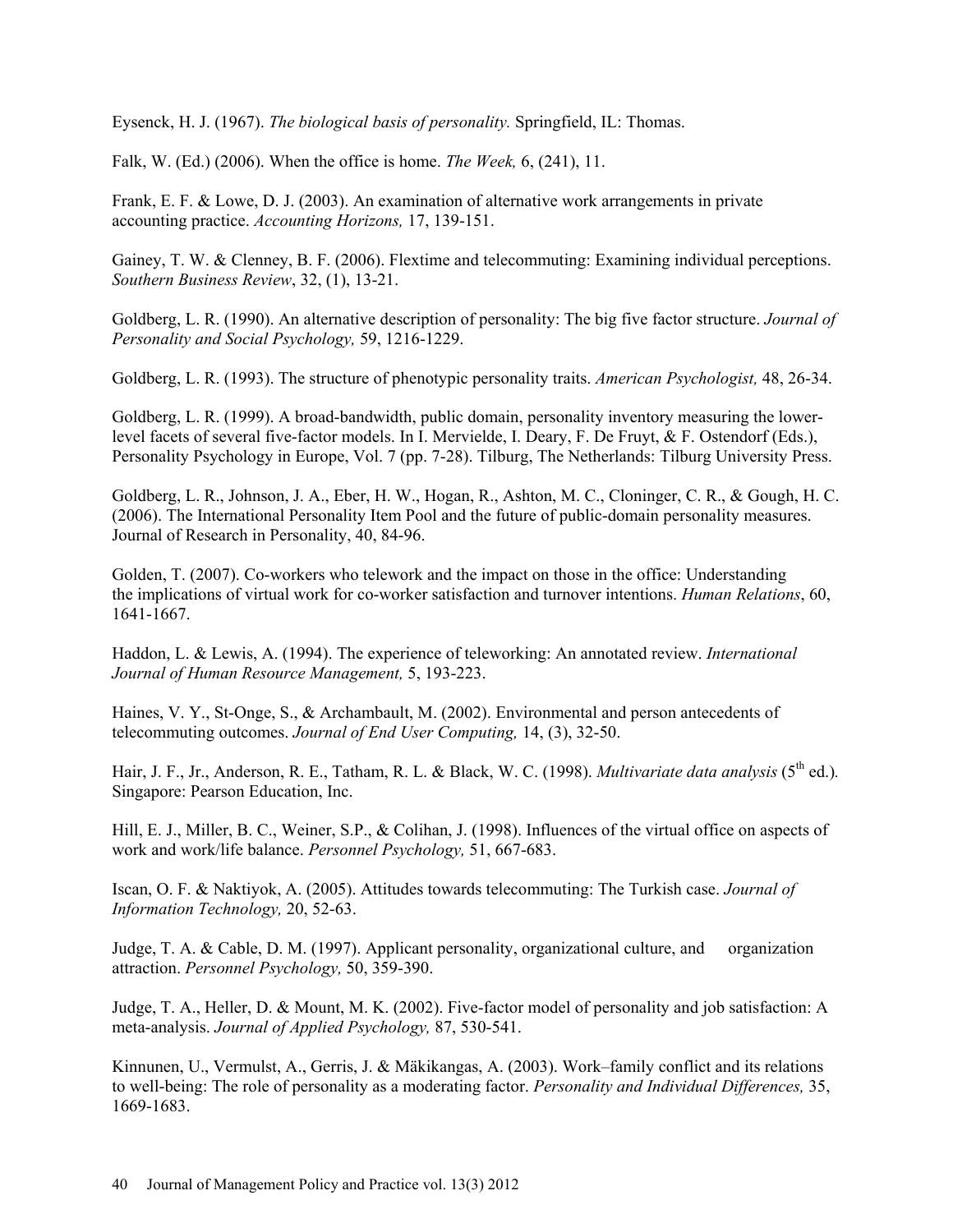Kowalski, K. B. & Swanson, J. A. (2005). Critical success factors in developing teleworking programs. *Benchmarking: An International Journal*, 12, 236-249.

Lee, J. S. K. & Pow, J. C. L. (1999). Human resource policies for women – a study in Singapore. *Journal of Management Development,* 18, 326-341.

Lim, V. K. G. & Teo, T. S. H. (2000). To work or not to work at home: An empirical investigation of factors affecting attitudes toward teleworking. *Journal of Managerial Psychology,* 15, 560-586.

Mariani, M. (2000). Telecommuters. *Occupational Outlook Quarterly*, Fall, 10-17.

McCrae, R. R. & Costa, P. T., Jr. (1991). Adding *liebe und arbeit*: The full five-factor model and wellbeing. *Personality and Social Psychology Bulletin,* 17, 227-232.

McCrae, R. R. & Costa, P. T. (2003). *Personality in Adulthood: A Five-Factor Theory Perspective* (2nd ed). New York: Guildford Press.

Mokhtarian, P. L. & Salomon, I. (1994). Modeling the choice of telecommuting: Setting the context. *Environment and Planning A,* 26, 749-766.

Mokhtarian, P. L. & Salomon, I. (1996). Modeling the choice of telecommuting: A case of the preferred impossible alternative. *Environment and Planning A*, 28, 1859-1876.

Mount, M. K., Barrick, M. R., & Stewart, G. L. (1998). Five-Factor model of personality and performance in jobs involving interpersonal interactions. *Human Performance,* 11, 145-166.

Munck, B. (2001). Changing a culture of face time. *Harvard Business Review*, 79, (10), 125-131.

Nilles, J. M. (1994). *Making telecommuting happen.* New York: Van Nostrand Reinhold.

Piskurich, G. M. (1996). Traits of successful telecommuters. *Training & Development,* 50, 25.

Pratt, J. (1984). Home telecommuting: A study of its pioneers. *Technological Forecasting and Social Change,* 25, 1-14.

Rau, B. L. & Hyland, M. H. (2002). Role conflict and flexible work arrangements: The effects on applicant attraction. *Personnel Psychology,* 55, 111-136.

Reason Foundation. (2005). *The quiet success: Telecommuting's impact on transportation and beyond* (Policy Study 338). Los Angeles, CA: T. Balaker.

Ryan, A. M. & Kristof-Brown, A. (2003). Focusing on personality in person-organization fit research: Unaddressed issues. In M. R. Barrick & A. M. Ryan (Eds.), *Personality and Work: Reconsidering the role of personality in organizations* (pp. 262-288). San Francisco, CA: Wiley.

Teo, T. S. H. & Lim, V. K. G. (1998). Factorial dimensions and differential effects of gender on perceptions of teleworking. *Women in Management Review,* 13, 253-263.

WorldatWork. (2009). *Telework Trendlines 2009: A Survey Brief by WorldatWork (data collected by The Dieringer Research Group, Inc.).* Scottsdale, AZ: R. M. Johnson.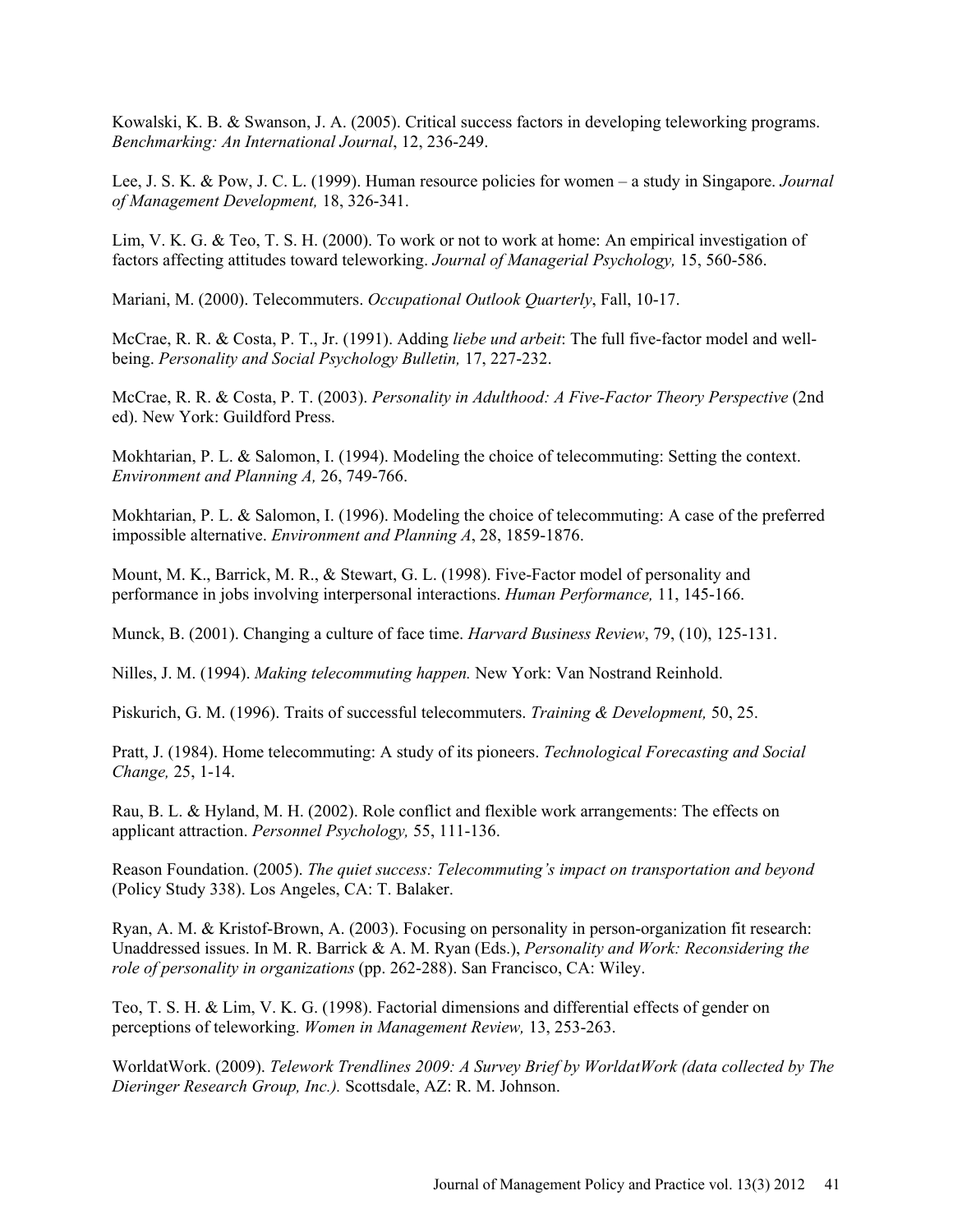Wright, P. C. & Oldford, A. (1995). Telecommuting and employee effectiveness: Career and managerial issues. *International Journal of Career Management,* 5, (1), 4-9.

Yap, C. S. & Tng, H. (1990). Factors associated with attitudes towards telecommuting. *Information and Management,* 19, 227-235.

Zweig, D. & Webster, J. (2004). What are we measuring? An examination of the relationships between the big-five personality traits, goal orientation, and performance intentions. *Personality and Individual Differences,* 36, 1693-1708.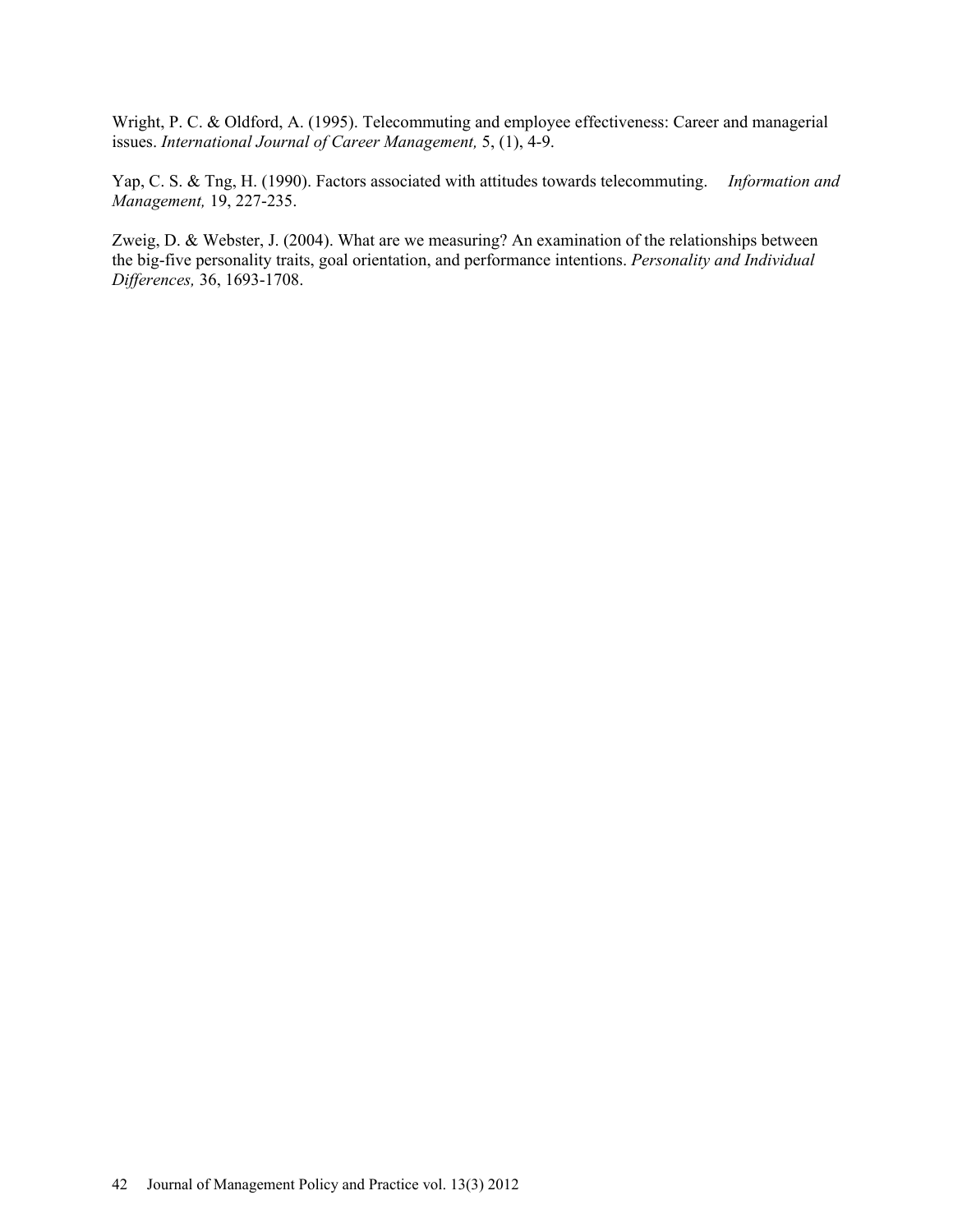## **APPENDIX 1 PRINCIPAL COMPONENT ANALYSIS OF TELECOMMUTING ATTITUDES SCALE (STUDY 1)**

|                                                                                                      | Work            |                 |                  |                  |
|------------------------------------------------------------------------------------------------------|-----------------|-----------------|------------------|------------------|
|                                                                                                      | Pref.<br>Factor | Flex.<br>Factor | Chall.<br>Factor | Benef.<br>Factor |
| Item                                                                                                 | $\mathbf{1}$    | $\overline{c}$  | 3                | $\overline{4}$   |
| I think I would be most productive in a traditional office                                           | .75             | .11             | .17              | .20              |
| setting.*                                                                                            |                 |                 |                  |                  |
| I like working in a well-structured office environment.*                                             | .70             | .05             | $-.02$           | $-.06$           |
| I work best in a standard office environment in which all<br>resources are readily available to me.* | .67             | .16             | .38              | .20              |
| I would prefer to come into the office, get my work done, and go<br>home.*                           | .67             | .10             | .32              | .19              |
| I prefer the traditional workplace over telecommuting.*                                              | .66             | .31             | .32              | .28              |
| I enjoy working in an environment where clear direction is                                           | .65             | $-.01$          | .15              | $-.04$           |
| provided about what to do and when.*                                                                 |                 |                 |                  |                  |
| In general, I prefer the social interaction found at the                                             | .63             | .12             | .21              | .22              |
| conventional workplace.*                                                                             |                 |                 |                  |                  |
| A standard office setting provides the most efficient workplace.*                                    | .63             | .12             | .39              | .18              |
| I work better away from the traditional office.                                                      | .60             | .24             | .15              | .28              |
| I like to have my work routine decided and laid out for me by<br>others.*                            | .43             | .10             | .29              | .02              |
| When telecommuting, I would miss out on social interactions in                                       | .42             | $-.17$          | .28              | .21              |
| the office.*                                                                                         |                 |                 |                  |                  |
| I work better in the presence of others than on my own.*                                             | .40             | .07             | .20              | .14              |
| Telecommuting would allow me to do more of what I want to                                            | $-.01$          | .69             | .09              | .09              |
| do.                                                                                                  |                 |                 |                  |                  |
| I would have a more relaxed work atmosphere when                                                     | .09             | .68             | .11              | $-.04$           |
| telecommuting.                                                                                       |                 |                 |                  |                  |
| Telecommuting would allow me to work the way I want to.                                              | .04             | .65             | .13              | .23              |
| Telecommuting would make it easier for me to pursue personal                                         | .10             | .65             | $-.05$           | .05              |
| interests.<br>When telecommuting, I can do a better job taking care of non-                          | $-.03$          | .62             | $-.08$           | .02              |
| work demands.                                                                                        |                 |                 |                  |                  |
| Telecommuting would cause me to be isolated from my peers at                                         | $-.10$          | .58             | .22              | .27              |
| work.*                                                                                               |                 |                 |                  |                  |
| I would welcome the flexible work hours that telecommuting                                           | .10             | .55             | .31              | .07              |
| offers.                                                                                              |                 |                 |                  |                  |
| Telecommuting would provide me with less freedom to work on                                          | .01             | .55             | .41              | $-.09$           |
| projects that interest me.*                                                                          |                 |                 |                  |                  |
| Telecommuting is a good work arrangement.                                                            | .21             | .52             | .31              | .31              |
| Telecommuting would certainly reduce my stress level.                                                | .30             | .51             | $-.06$           | .32              |
| Telecommuting would allow me to avoid time-wasting office                                            | .21             | .51             | .09              | .29              |
| distractions.                                                                                        |                 |                 |                  |                  |
| Telecommuting would allow me to work with disagreeable<br>coworkers.                                 | $-.04$          | .49             | $-.25$           | $-.01$           |
| Telecommuting would give me less flexibility.*                                                       | .12             | .48             | .20              | $-.24$           |
| My stress level would be reduced if I telecommute.                                                   | .36             | .47             | $-.05$           | .30              |
| <b>Continued on Next Page</b>                                                                        |                 |                 |                  |                  |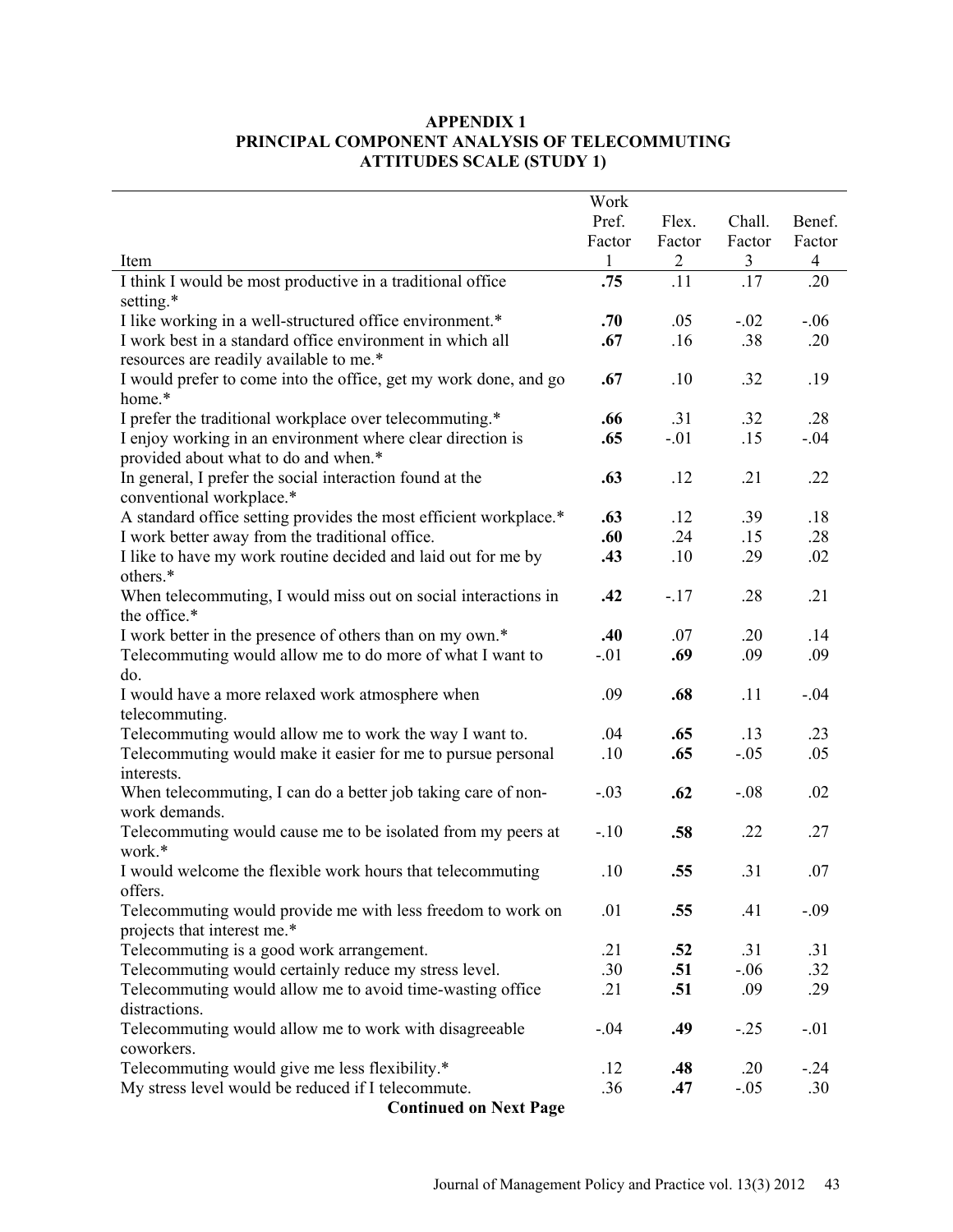| <b>APPENDIX 1 Continued</b>                                         |              |                |                |                |
|---------------------------------------------------------------------|--------------|----------------|----------------|----------------|
|                                                                     | Work         |                |                |                |
|                                                                     | Pref.        | Flex.          | Chall.         | Benef.         |
|                                                                     | Factor       | Factor         | Factor         | Factor         |
| Item                                                                | $\mathbf{1}$ | $\overline{2}$ | $\overline{3}$ | $\overline{4}$ |
| By telecommuting, I can avoid interruptions that occur at work.     | .06          | .46            | $-.07$         | .17            |
| Telecommuting would allow me to work in the manner that is          | .28          | .46            | .27            | .22            |
| most effective for me.                                              |              |                |                |                |
| Telecommuting usually leads to negative consequences.*              | .16          | .27            | .63            | .03            |
| I may miss important work events or communications if I             | .17          | .08            | .62            | .14            |
| telecommute.*                                                       |              |                |                |                |
| It would be difficult to feel part of the work team while           | .34          | .05            | .60            | .19            |
| telecommuting.*                                                     |              |                |                |                |
| It is a mistake to telecommute.*                                    | .15          | .35            | .58            | .12            |
| Telecommuting would make me less visible to company                 | .17          | $-.32$         | .54            | .30            |
| management.*                                                        |              |                |                |                |
| Telecommuting would make it hard to find the right materials        | .11          | $-.00$         | .53            | .05            |
| and information when needed.*                                       |              |                |                |                |
| My supervisor may pass me over at promotion time if I               | .11          | $-.20$         | .53            | .24            |
| telecommute.*                                                       |              |                |                |                |
| Telecommuting should be avoided if at all possible.*                | .21          | .34            | .51            | .09            |
| I believe you have to be seen at the office to be taken seriously.* | .30          | .06            | .51            | .10            |
| Telecommuting would cause me to be isolated from my peers at        | .35          | $-.10$         | .49            | .25            |
| work.*                                                              |              |                |                |                |
| When telecommuting, it would be difficult to share experiences      | .23          | $-18$          | .48            | .19            |
| with coworkers.*                                                    |              |                |                |                |
| Others may have difficulty reaching me if I telecommute.*           | .09          | .21            | .46            | .13            |
| I fear I would be lonely if I telecommute.*                         | .27          | .05            | .45            | .07            |
| My work efforts will be better rewarded if I telecommute.           | .18          | .10            | .09            | .70            |
| Telecommuting would enhance my ability to get promoted.             | .09          | .08            | .19            | .66            |
| Management will view me more positively if I telecommute.           | .01          | .23            | .06            | .65            |
| Telecommuting would enhance my career development.                  | .20          | .22            | .25            | .63            |
| Telecommuting would allow me to enhance my social ties with         | .07          | .09            | .33            | .61            |
| others.                                                             |              |                |                |                |
| If I telecommute, others would believe that I am more               | .04          | .09            | .08            | .60            |
| committed to my job.                                                |              |                |                |                |
| Telecommuting would actually increase my social stimulation.        | .18          | $-.02$         | .22            | .59            |
| Telecommuting would make it easier to coordinate my work            | .07          | .17            | .21            | .55            |
| with others.                                                        |              |                |                |                |
| I would feel more connected to my work when telecommuting.          | .25          | .09            | .14            | .53            |
| I would be the most productive while telecommuting.                 | .35          | .25            | .22            | .47            |
|                                                                     |              |                |                |                |
| Coefficient alpha for subscale                                      | 0.89         | 0.87           | 0.85           | 0.86           |
| Eigenvalue for factor                                               | 12.90        | 4.40           | 2.80           | 2.10           |
| Variance accounted for by factor                                    | 25.80%       | 8.80%          | 5.50%          | 4.30%          |
|                                                                     |              |                |                |                |
| Overall coefficient alpha for entire scale (50 items)               |              | 0.94           |                |                |
| Cumulative Variance accounted for by entire scale                   |              | 44.3%          |                |                |

## Note: Items are grouped to show patterns of factor loadings. The items were placed in random order during the assessment.

\* indicates that the item was reverse-scored.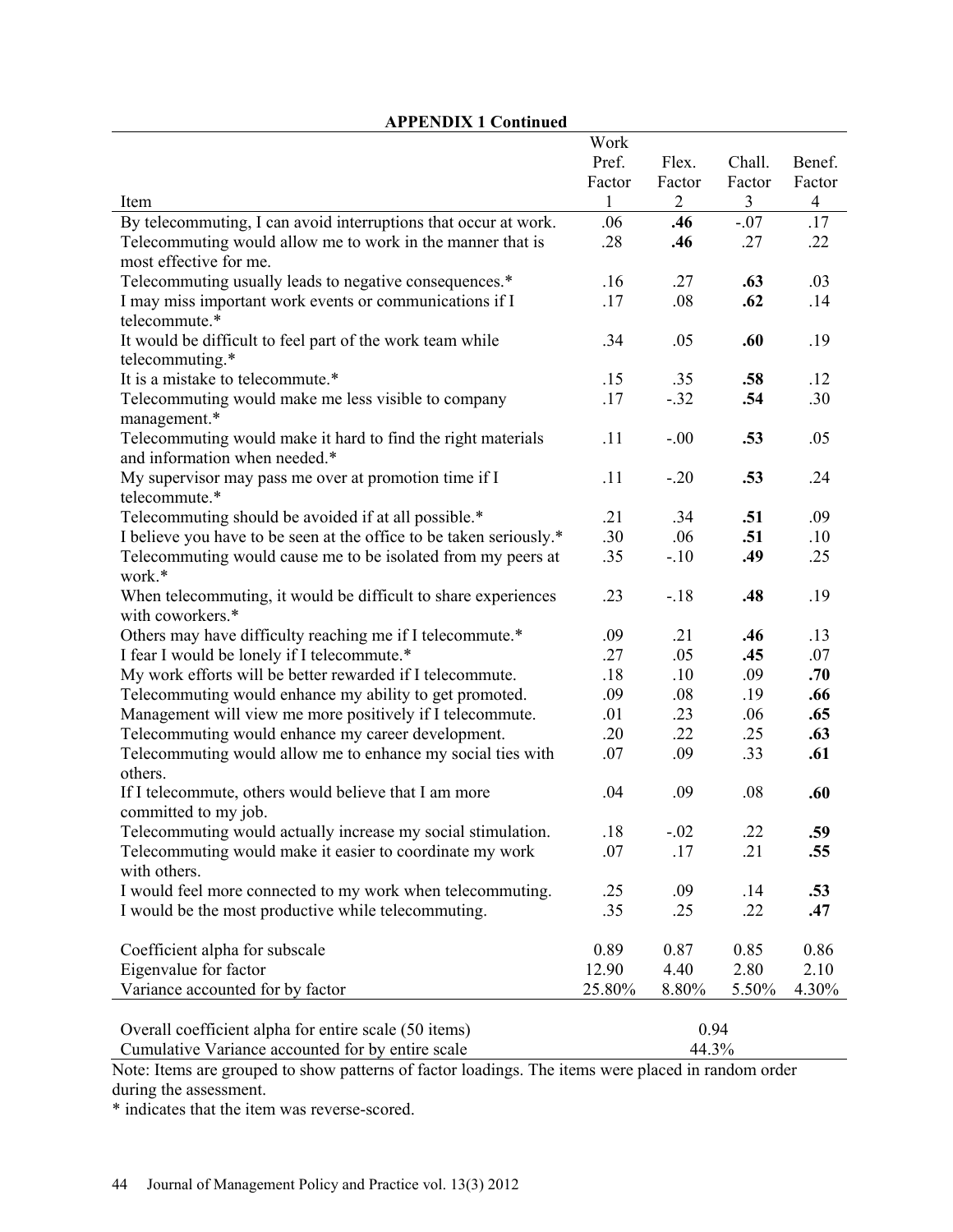## **APPENDIX 2 PRINCIPAL COMPONENT ANALYSIS OF TELECOMMUTING ATTITUDES SCALE (STUDY 2)**

|                                                                     | Work         |                |        |                |  |
|---------------------------------------------------------------------|--------------|----------------|--------|----------------|--|
|                                                                     | Flex.        | Chall.         | Pref.  | Benef.         |  |
|                                                                     | Factor       | Factor         | Factor | Factor         |  |
| Item                                                                | $\mathbf{1}$ | $\overline{2}$ | 3      | $\overline{4}$ |  |
| Telecommuting would allow me to do more of what I want to           | .71          | .03            | .03    | .17            |  |
| do.                                                                 |              |                |        |                |  |
| Telecommuting would allow me to work the way I want to.             | .68          | .11            | .09    | .06            |  |
| Telecommuting would make it easier for me to pursue personal        | .63          | .04            | .08    | .16            |  |
| interests.                                                          |              |                |        |                |  |
| When telecommuting, I can do a better job taking care of non-       | .62          | $-.04$         | .03    | .01            |  |
| work demands.                                                       |              |                |        |                |  |
| I would welcome the flexible work hours that telecommuting          | .61          | .12            | .14    | .06            |  |
| offers.                                                             |              |                |        |                |  |
| I would have a more relaxed work atmosphere when                    | .60          | $-.07$         | $-.02$ | $-.07$         |  |
| telecommuting.                                                      |              |                |        |                |  |
| Telecommuting would allow me to work in the manner that is          | .58          | .14            | .32    | .20            |  |
| most effective for me.                                              |              |                |        |                |  |
| Telecommuting would give me less flexibility.*                      | .53          | .21            | .12    | $-.21$         |  |
| Telecommuting would allow me to avoid time-wasting office           | .48          | $-.02$         | .17    | .27            |  |
| distractions.                                                       |              |                |        |                |  |
| Telecommuting would provide me with less freedom to work on         | .43          | .25            | $-.10$ | $-.32$         |  |
| projects that interest me.*                                         |              |                |        |                |  |
| My supervisor may pass me over at promotion time if I               | $-12$        | .64            | $-.01$ | .19            |  |
| telecommute.*                                                       |              |                |        |                |  |
| Telecommuting would cause me to be isolated from my peers at        | $-.10$       | .58            | .22    | .27            |  |
| work.*                                                              |              |                |        |                |  |
| Telecommuting usually leads to negative consequences.*              | .32          | .57            | .03    | .02            |  |
| I fear I would be lonely if I telecommute.*                         | .02          | .57            | .34    | .08            |  |
| Telecommuting would make me less visible to company                 | $-15$        | .56            | .02    | .23            |  |
| management.*                                                        |              |                |        |                |  |
| It is a mistake to telecommute.*                                    | .40          | .55            | .17    | .12            |  |
| I believe you have to be seen at the office to be taken seriously.* | .27          | .53            | .03    | .06            |  |
| When telecommuting, it would be difficult to share experiences      | $-.07$       | .50            | .28    | .28            |  |
| with coworkers.*                                                    |              |                |        |                |  |
| I may miss important work events or communications if I             | $-.07$       | .48            | .29    | .29            |  |
| telecommute.*                                                       |              |                |        |                |  |
| Others may have difficulty reaching me if I telecommute.*           | .23          | .47            | .24    | $-.03$         |  |
| Telecommuting would make it hard to find the right materials        | .20          | .43            | .14    | .09            |  |
| and information when needed.*                                       |              |                |        |                |  |
| I think I would be most productive in a traditional office          | .17          | .19            | .70    | .33            |  |
| setting.*                                                           |              |                |        |                |  |
| I like working in a well-structured office environment.*            | .22          | .06            | .69    | .08            |  |
| I work best in a standard office environment in which all           | .19          | .16            | .68    | .25            |  |
| resources are readily available to me.*                             |              |                |        |                |  |
| In general, I prefer the social interaction found at the            | .04          | .29            | .62    | .15            |  |
| conventional workplace.*                                            |              |                |        |                |  |

**Continued on Next Page**